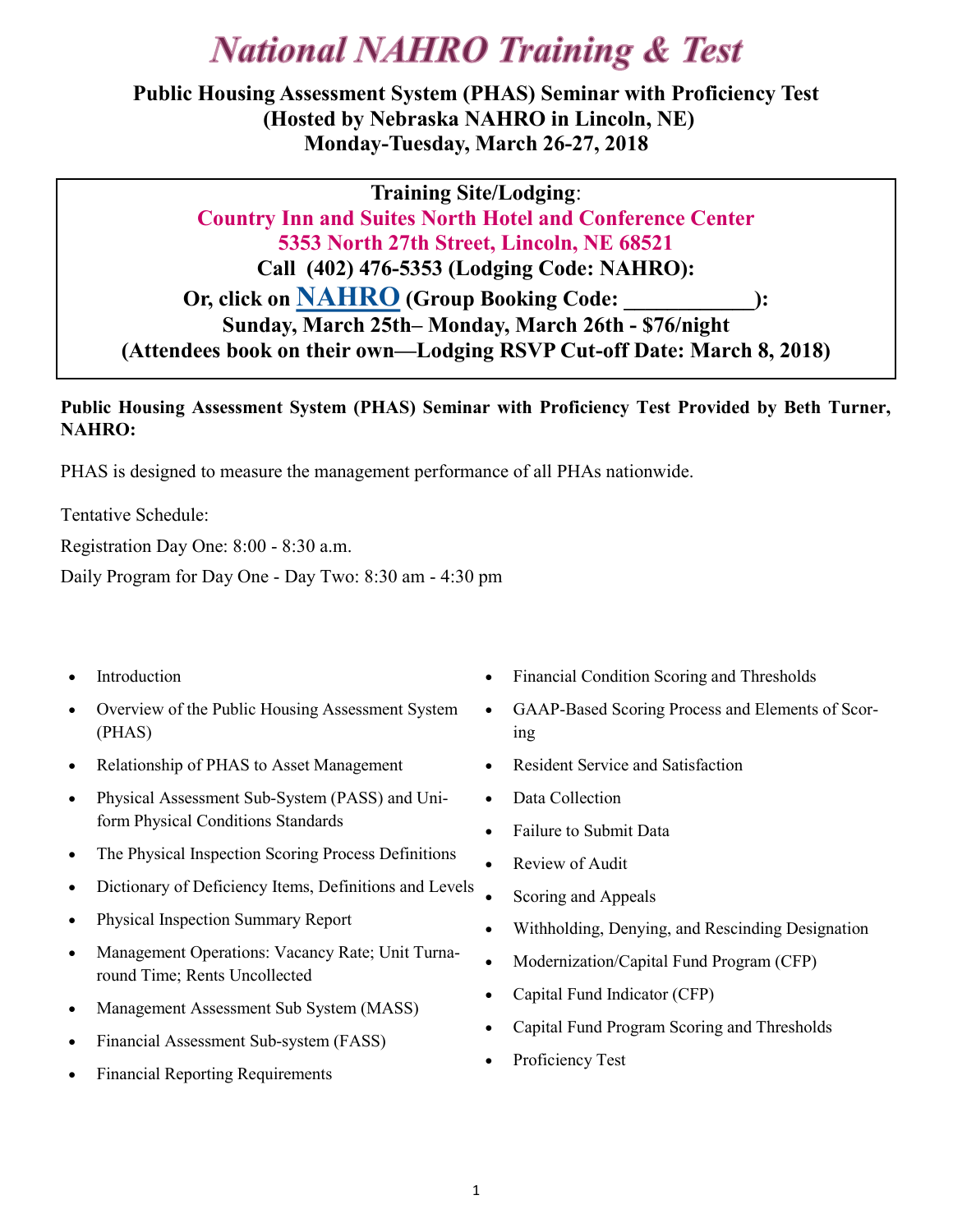# **National NAHRO Training & Test**

**Public Housing Assessment System (PHAS) Seminar with Proficiency Test (Hosted by Nebraska NAHRO in Lincoln, NE) Monday-Tuesday, March 26-27, 2018**

### **Registrations must be received by March 8, 2018. Late registrations WILL NOT be accepted.**

**Copy this form for each additional registration. A separate form is required for each person.**

| Name:                             |
|-----------------------------------|
| Attendant Email:                  |
| Housing Authority:                |
| Housing Address:                  |
| Housing Contact and Phone Number: |

**\*This is NE NAHRO's 2018 Spring Workshop and Free National Training Pilot Seminar. (HA's will be required to pay for training material and meals, these amounts are included in the prices below.) To qualify for the NE NAHRO Member registration price, the attendant must be a current member of NE NAHRO. You are only allowed one free National Training a year. You will have the choice to attend either the PH Seminar (PHAS - March 26-27, 2018) or the Section 8 Seminar (SEMAP - March 28-29, 2018,** see SEMAP registration form for more information**). If you wish to attend both seminars, you will need to pay the NE NAHRO Member registration price for one seminar and the NE NAHRO Member second Seminar registration price for the other seminar.** 

#### **Training Only Registration Price**

\_\_\_\_\_\_\_ @ \$200 **NE NAHRO** Member

\_\_\_\_\_\_\_ @ \$325 **NE NAHRO Member** second Seminar

\_\_\_\_\_\_\_ @ \$475 **Non NE NAHRO** Member

#### **REGISTRATION FOR PROFICIENCY TEST**

 $(a)$  \$50 per Participant

Check # Amount \$

**Cancellation and Refunds:** To receive a refund of your registration fees, written notice of cancellation must be received 30 days prior to the training. Cancellation received within 30 days of the training will not be refunded. The agency can send a substitute attendee if the original registrant can't attend. No exceptions will be made.

> *For questions, please contact Renee Williams at* **[sc40406@windstream.net](mailto:sc40406@windstream.net)** *(402) 367-3587 Patti Reick clarksonha@hotmail.com* (*402) 352-2431*

> > Mail Check and Registration Form to: **NE Chapter of NAHRO % Heather Looper 6223 Princess Margaret Drive Lincoln, NE 68516**